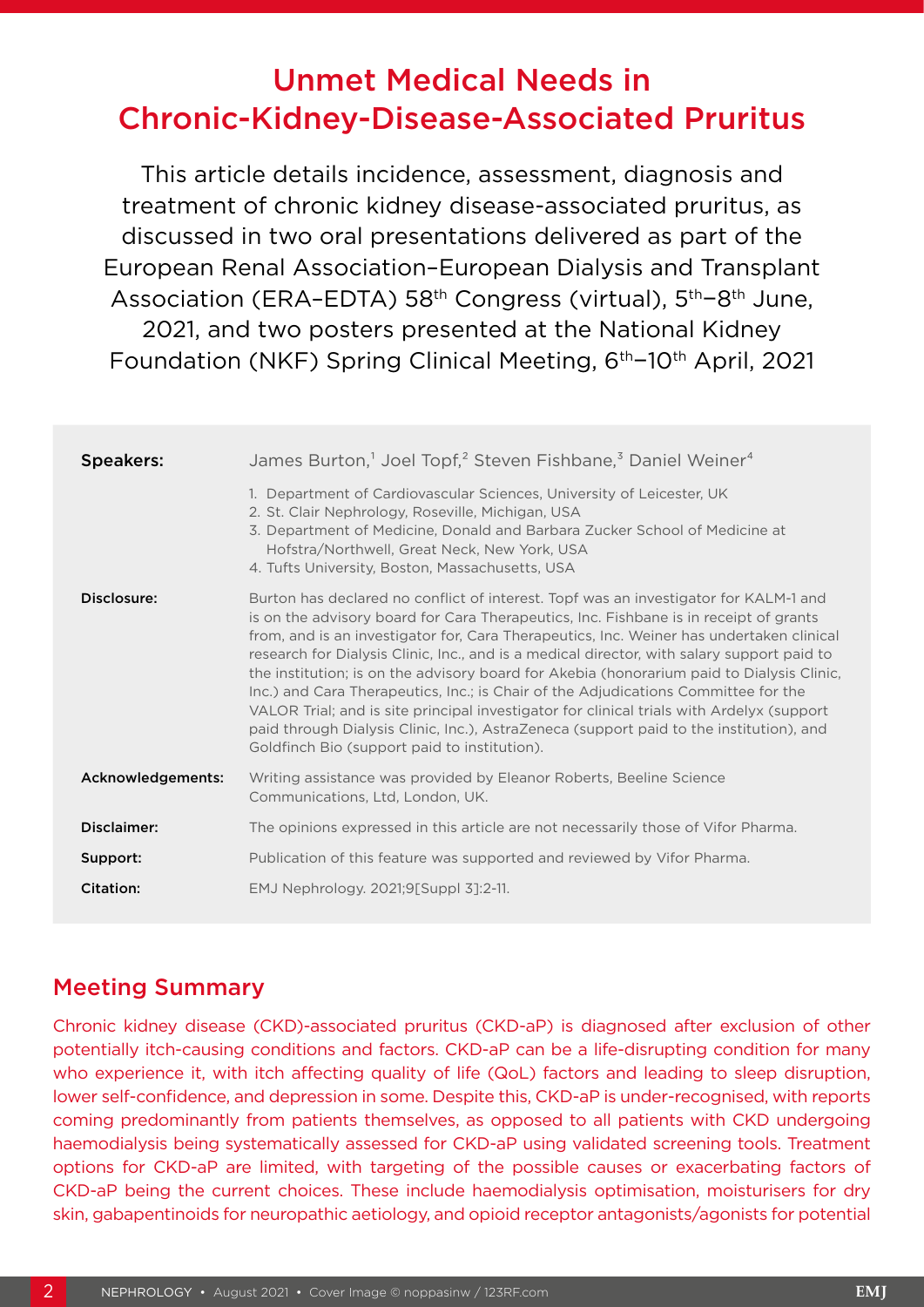opioid imbalance. The k-opioid receptor agonist difelikefalin is one of the first medications trialled to specifically address CKD-aP. Two large studies of this agent, KALM-1 and KALM-2, showed its efficacy in reducing itch intensity and improving itch-related QoL factors for haemodialysis patients with CKD-aP, as well as a tolerable safety profile. Here, the speakers discuss four abstracts related to patients with CKD-aP undergoing haemodialysis, presented at recent congresses. The first, presented by James Burton, surveyed nephrologists regarding CKD-aP incidence, assessment, diagnosis, and treatment. Two studies assessed pooled data from the difelikefalin KALM-1 and KALM-2 clinical trials regarding safety and efficacy of this agent both in the initial 12-week placebo-controlled trial period, as presented by Joel Topf, and in a 52-week open-label extension study, as presented by Steven Fishbane. Finally, Daniel Weiner discussed results of a 12-week open-label study, providing insights into potential real-world effectiveness of difelikefalin. These studies collectively confirmed the utility of difelikefalin in reducing itch intensity and improving itch-related QoL while showing favourable tolerability.

# Introduction

CKD-aP necessitates a differential diagnosis to ascertain that the itching a patient is experiencing is related to renal insufficiency and other potential pruritus-causing factors; conditions are examined, treated if required, and ruled out.<sup>1</sup> The causative factor of CKD-aP is not fully known but is thought to be related to opioid imbalance; systemic inflammation; imbalance of kidney-disease-associated factors, such as parathyroid hormone, calcium, and phosphorus; and neurogenic pruritus, potentially leading to peripheral neuropathy.1-3

The itch of CKD-aP may occur symmetrically on the body but it can also be localised to a single place, with the most frequent being on the back, face, and shunt arm.<sup>4</sup> Although CKDaP can be exacerbated by dry skin, and while complications of itching may include focal papules, skin crusting, and erosions, none of these factors are diagnostic of the condition.<sup>1</sup> Diagnostic difficulties may also arise because severity, location, and dermatological presentation may not only vary by patient, but within a patient over time, and may not necessarily be associated with times before, during, or after haemodialysis.<sup>5</sup> CKD-aP can also be exacerbated by factors such as temperature extremes, physical exercise, and showering.<sup>1</sup>

The Dialysis Outcomes and Practice Patterns Study (DOPPS), an international prospective cohort survey of 23,264 patients with CKD being treated at haemodialysis centres, examined several factors associated with QoL. The study found that two-thirds of those surveyed experienced CKD-aP, and over one-third (37%) were bothered at least moderately.6 However, despite the high prevalence of CKD-aP, it is an under-recognised condition.5,6 This is important to note as occurrence of CKD-aP is associated with reduced health-related QoL, poor sleep, and depression.4-7

Here, the speakers discuss four presentations of studies from leading nephrology teams. The first, an oral presentation regarding CKD-aP recognition and unmet needs, was delivered at the European Renal Association-European Dialysis and Transplant Association (ERA-EDTA) 58th Congress (virtual), 5−8 June, 2021, by Burton.<sup>8</sup> Next the speakers discuss two posters, presented at the National Kidney Foundation Spring Clinical Meeting, 6−10 April, 2021, by Topf<sup>9</sup> and Fishbane,<sup>10</sup> which detailed post-hoc analyses of the clinical trials of difelikefalin, a novel, selective, peripheral k-opioid receptor (KOR) agonist in development for CKD-aP. Finally, an oral presentation delivered at the 2021 ERA-EDTA Congress by Weiner<sup>11</sup> regarding a study that examined difelikefalin efficacy and safety in a Phase III, open-label, multicentre design is discussed.

# Current Challenges and Unmet Needs Relating to Chronic-Kidney-Disease-Associated Pruritus Diagnosis

Weiner highlighted in his talk how CKD-aP is often subject to under-reporting. "It's remarkably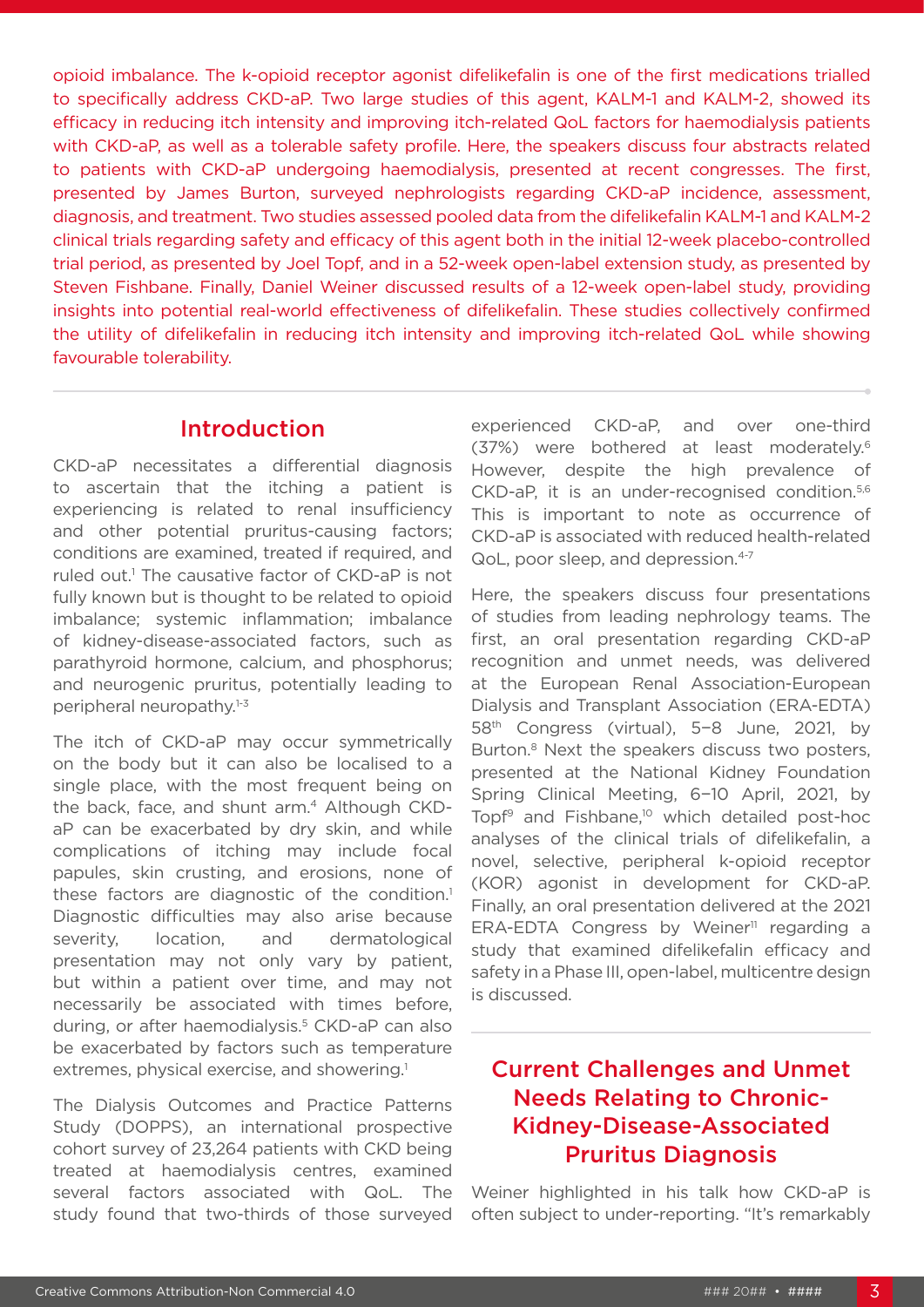common," he said, "once you start asking about it, you're seeing this in probably a third or so of patients where it's significant and can be disruptive."11 This was confirmed in the survey presented by Burton where nephrologists estimated that 34% of their haemodialysis patients had CKD-aP, over half of which (55%) had moderate-to-severe symptoms. This realworld survey, carried out between May and July 2020, included 301 nephrologists treating at least five haemodialysis patients with CKD-aP from Australia (n=30), France (n=50), Germany (n=56), Italy (n=58), Spain (n=55), and the UK (n=52). Participants responded to questions using a 7-point scale from 1 (do not agree at all) to 7 (strongly agree).<sup>8</sup>

Of note, while DOPPS data showed similar levels of self-reporting patients were moderately to extremely bothered by 'itchy skin' (37%), another 30% reported that they were 'somewhat' bothered, meaning the overall prevalence of CKD-aP may be higher than nephrologists realise.6 This is reflected in the survey revealing that 75% of responding nephrologists agreed that CKD-aP is underdiagnosed in haemodialysis patients, and most (80%) agreed that diagnosis is usually patient driven, such as when the patient mentions itching as an issue.<sup>8</sup>

### Diagnosis of Chronic-Kidney-Disease-Associated Pruritus

The above findings reveal an unmet need for proper screening and diagnosis of CKD-aP. Indeed, the survey suggested that one of the main barriers to screening was lack of diagnostic guidelines (74% of respondents agreed). Despite reasonably high levels of incidence and severity of CKD-aP in their patients, most (79%) of nephrologists participating in the survey reported that they do not use any formal itch scales in clinical practice, with only 42% agreeing that their centre had a systematic approach to CKD-aP screening. This may have been because only 47% thought that CKD-aP is easy to diagnose using clinical observation alone.<sup>8</sup>

In the survey, 71% of nephrologists agreed that standardised scales were needed for CKD-aP diagnosis.8 There are a number of tools that can be used to assess itch severity, such as CKDaP-directed visual analogue and verbal rating scales and the Kidney Disease Quality of LifeShort Form.<sup>1</sup> In clinical trials, a variety of scales have been used that may also be of use in clinical practice, including the Worst Itching Intensity Numerical Rating Scale (WI-NRS), a validated 11-point scale ranging from 0 (no itching) to 10 (worse itching imaginable). On this scale, mild itching is defined as a score 0−3, moderate is 4−6, and severe is 7−10.4,12 Another example is the Skindex-10 Scale, which was specifically developed to assess pruritus-related QoL in haemodialysis patients with CKD-aP across three domains (disease, mood/emotional distress, social functioning). Total scores have a range of 0−60, with higher scores indicating worse itchrelated QoL.4 Finally, the 5-D Itch Scale assesses five dimensions of itch during a 2-week recall period: duration, degree, direction, disability, and distribution. Scores range 5−25, with higher scores indicating worse itch-related QoL.<sup>13</sup>

### Current Treatment Options for Chronic-Kidney-Disease-Associated Pruritus

According to Burton, along with the need for new guidelines, "There is an urgent need to develop new targeted treatment options that are both effective and well tolerated." The lack of such guidelines and therapies, he stated, "leads to an inconsistent, fragmented approach to management." Indeed, in the survey, 43% of respondents declared they had no specific therapy of choice and nearly three-quarters (72%) agreed that treatment options for CKD-aP are limited. Many felt major treatment improvements were needed in terms of improved efficacy for reduction of itch intensity (62%) and ability to improve a patient's QoL (57%).<sup>8</sup>

Current CKD-aP treatments include tackling the itch and potential causes of itch exacerbation. While CKD-aP occurrence is not necessarily concordant with haemodialysis, it is recommended to assess the quality of every part of this process.<sup>14</sup> This action is reflected in the survey, where 33% of the nephrologists cited 'haemodialysis optimisation' as their therapy of choice.8 As dry skin occurs in many haemodialysis patients<sup>15</sup> and can contribute to CKD-aP severity, treatment of such is recommended.<sup>1</sup> The survey, however, revealed that only 5% of participating nephrologists put moisturisers and emollients as their therapy of choice.<sup>8</sup> Gabapentinoids, used by 5% of the surveyed nephrologists, $8 \text{ may}$ decrease itching for some patients, but use must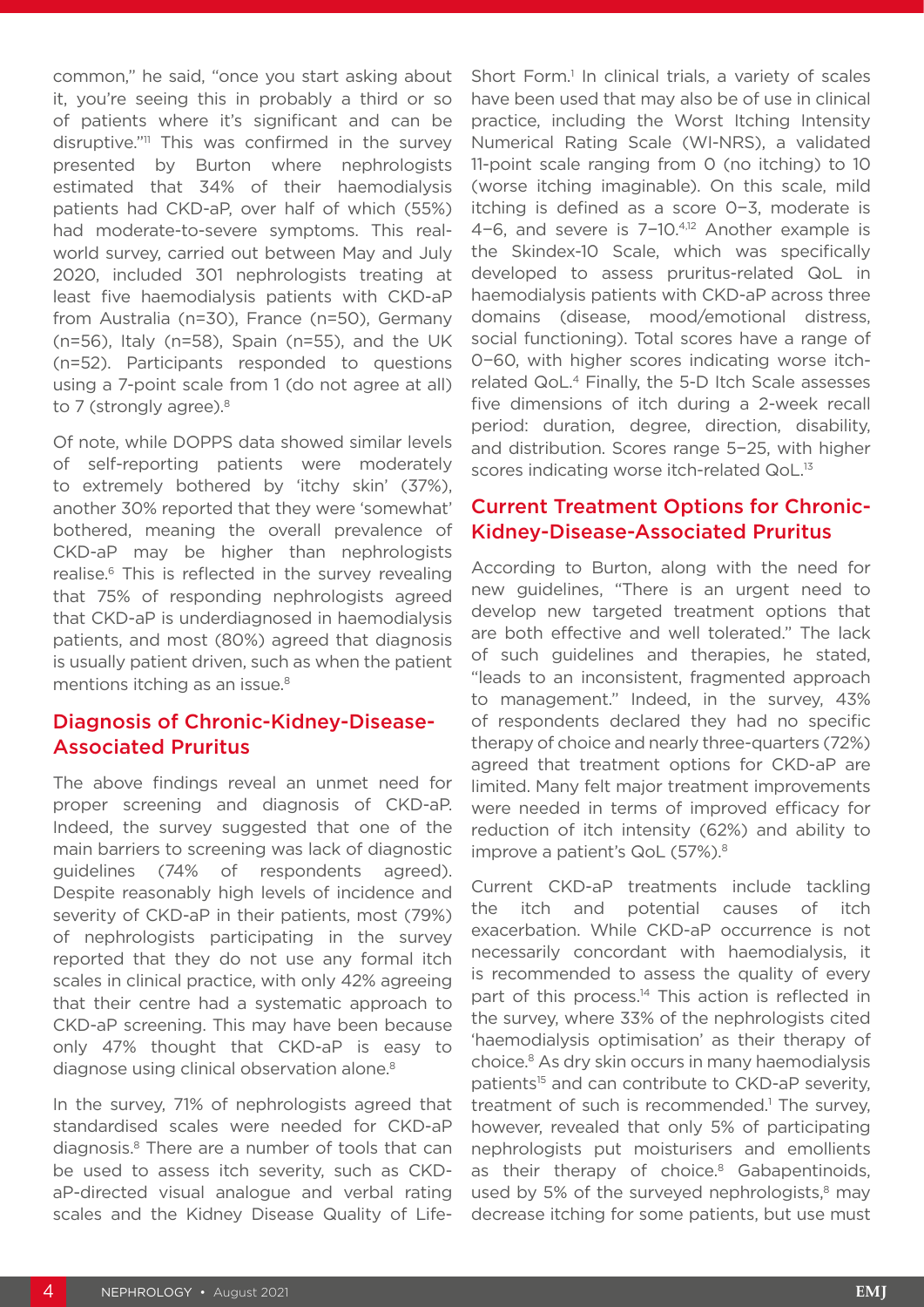be weighed against potential side effects such as dizziness and drowsiness.<sup>1</sup>

Other treatments, which 7% of survey respondents cited using without naming them.<sup>8</sup> include immunomodulators, such as ultraviolet-B therapy, γ-linolenic acid and mast-cell stabilisers, and treatments targeting opioid imbalances, such as KOR agonists and u-opioid receptor antagonists.1 While it may be thought that antihistamines could be of use, with 9% of survey respondents listing these as their therapy of choice,<sup>8</sup> they are not shown to be successful for  $CKD-aP<sup>1</sup>$ 

In the survey, only one option could be named 'therapy of choice'; however, another analysis presented by Burton, which captured patient report-form data from 1,435 CKD-aP haemodialysis patients from Australia and Europe, found that approximately 85−90% of patients on at least their second line of CKD-aP therapy were prescribed combinations of different treatments. These findings, according to Burton, "highlight the uncertainties that physicians face relating to best treatment practice."8

# Difelikefalin As a Treatment for Chronic-Kidney-Disease-Associated Pruritus: Clinical Studies and Pooled Analysis

One such treatment that may tackle CKDaP is the KOR agonist difelikefalin, the anti-pruritic effect of which is thought to occur via activation of KORs located on peripheral sensory neurones and immune cells.16,17 Difelikefalin doesn't bind to µ-opioid receptors or any other known receptors $16$  and has the advantage of limited central nervous system penetration, $16$  so, according to Weiner, "it should not have some of the side effects that we see with other opioid receptor agonists."

The KALM-1 and KALM-2 studies were large, global Phase III trials in haemodialysis patients with CKD-aP.18,19 Both trials included adults (≥18 years for KALM-1, 18−85 years for KALM-2) undergoing haemodialysis three times per week for at least 3 months. In the 7-day run-in period prior to difelikefalin administration, patients needed a mean WI-NRS score of >4 (KALM-1) or  $\geq 5$ (KALM-2) to qualify for study inclusion. Randomisation was on a 1:1 basis, with patients

receiving either 0.5 mg/kg difelikefalin or a placebo. Administration was via intravenous injection three times per week for 12 weeks. In KALM-1, 189 patients were randomised to difelikefalin and 189 to placebo; respective numbers in KALM-2 were n=237 and n=236.18,19

Results of the studies demonstrated significant improvements in itch intensity versus placebo, and the primary endpoint, percentage of patients achieving ≥3-point improvement in WI-NRS scores at Week 12, was met in both trials. Topf<sup>9</sup> and Fishbane<sup>10</sup> reported on analysis of pooled KALM-1 and KALM-2 data (difelikefalin: n=426; placebo: n=425). Baseline characteristics were similar between difelikefalin and placebo groups, with mean ages (standard deviation, SD) of 59.1 (12.4) and 58.3 (13.5) years and 58.5% and 60.7% being male, respectively. As KALM-1 only included patients from the USA, with KALM-2 extending to other countries, most patients in the pooled data were from the USA (difelikefalin group: n=335; placebo group: n=322), with others in KALM-2 from Eastern Europe (n=54, n=60, respectively, for difelikefalin and placebo groups), Western Europe (n=29, n=31, respectively) or Asia (n=8, n=12, respectively).

Patients, on average, had undergone haemodialysis for a mean (SD) of 4.6 (4.3) years for the difelikefalin group, and 4.9 (4.3) years for the placebo group. They reported experiencing CKD-aP for an average of 3.2 (4.0) and 3.3 (3.3) years, respectively, and 37.3% in the difelikefalin group and 38.4% in the placebo groups reported using an anti-itch medication prior to study initiation.9,10

For difelikefalin and placebo groups, respectively, baseline WI-NRS score means (SD) were almost identical: 7.2 (1.4) and 7.2 (1.5); as were those of the Skindex-10 total score means: 35.8 (14.7) and 36.0 (15.1); and 5-D itch score means: 16.8 (3.5) and 16.9 (3.5). It was also reported that 15.7% of the difelikefalin group and 15.3% of the placebo group experienced at least one specified medical condition prior to study start (including fall/ fall-related fracture history, a confusional state, mental status change/alteration, disorientation, gait disturbance, or movement disorder).9,10

### Efficacy of Difelikefalin

The post-hoc analysis carried out by Topf and colleagues had the achievement outcome of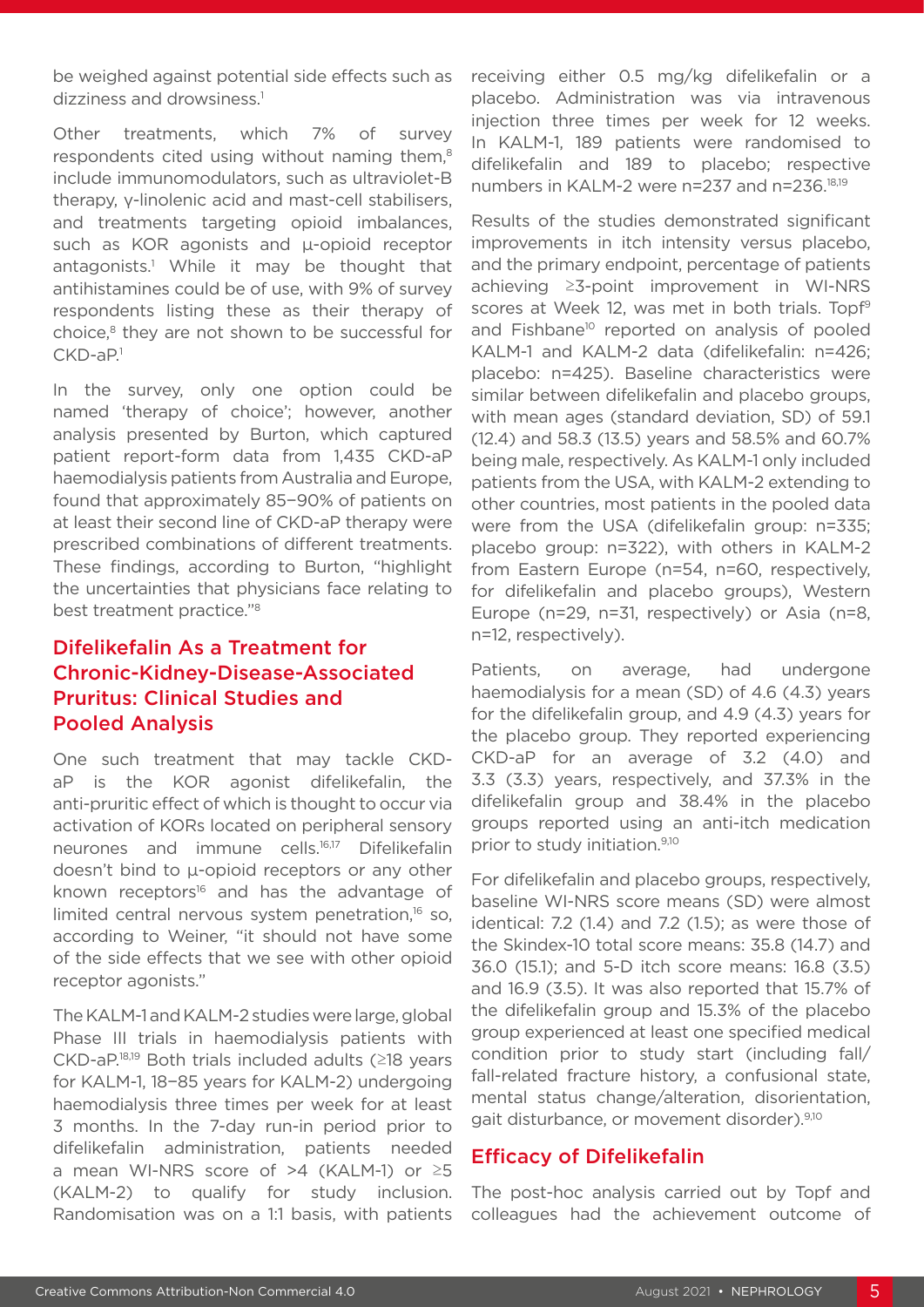a ≥3-point improvement in weekly WI-NRS score, evaluated in subgroups, based on pooled baseline characteristics.9

Confirming the findings of the individual KALM studies, in the pooled population the percentage of patients who achieved a ≥3-point WI-NRS improvement rose throughout the study in both groups but was significantly greater with difelikefalin compared to the placebo at all timepoints from Week 1 (p<0.05) to Week 12 (p<0.001 for all other weeks). Additionally, significantly greater proportions of patients in the difelikefalin group compared to placebo achieved a complete response (≥80% of weekly WI-NRS scores equal to 0 or 1) from Week 3 to Week 12 (p<0.001 for Weeks 5, 7,

and 11; p<0.05 for all other weeks). By Week 12, complete response was seen in approximately 12% of those in the difelikefalin group and 6% in the placebo group.<sup>9</sup>

Subgroup analysis (Figure 1) investigated whether results were influence by several study participant factors. Analysis showed that the odds ratio of a ≥3-point WI-NRS improvement being significantly in favour of difelikefalin compared to the placebo occurred regardless of sex, geographic location, or randomisation strata. Odds ratio differed in terms of those identified as 'other' race; though of note, the numbers for this group were low (n=85) compared with the other categories.<sup>9</sup>

| ≥3-Point Improvement From Baseline in WI-NRS at Week 12                                                                                                                                                   |                                |                                |                                          |                                      |  |
|-----------------------------------------------------------------------------------------------------------------------------------------------------------------------------------------------------------|--------------------------------|--------------------------------|------------------------------------------|--------------------------------------|--|
| Subgroup                                                                                                                                                                                                  | % of Responders                |                                | Odds Ratio (95% CI)                      | P Value                              |  |
| <b>Age Group</b><br>$55$ years (n=572)<br>$≥65$ years (n=279)                                                                                                                                             | <b>Placebo</b><br>37.1<br>30.5 | <b>DFK</b><br>56.3<br>40.1     |                                          | < 0.001<br>0.120                     |  |
| Sex<br>Male $(n=507)$<br>Female $(n=344)$                                                                                                                                                                 | 31.5<br>39.8                   | 44.7<br>58.8                   |                                          | 0.004<br>< 0.001                     |  |
| <b>Race</b><br>White $(n=517)$<br>Black/African American (n=249)<br>Other $(n=85)$                                                                                                                        | 32.5<br>24.6<br>46.2           | 47.0<br>47.9<br>39.1           |                                          | 0.001<br>< 0.001<br>0.547            |  |
| <b>Geographic Region</b><br>US (n=657)<br>Non-US (n=194)                                                                                                                                                  | 32.1<br>41.0                   | 47.2<br>60.5                   |                                          | < 0.001<br>0.010                     |  |
| <b>Randomization Strata</b><br>Anti-itch medication use: yes (n=322)<br>Anti-itch medication use: no (n=529)<br>Presence of medical conditions: yes (n=132)<br>Presence of medical conditions: no (n=719) | 34.8<br>34.4<br>31.2<br>35.8   | 55.8<br>48.0<br>58.2<br>49.6   |                                          | < 0.001<br>0.002<br>0.003<br>< 0.001 |  |
|                                                                                                                                                                                                           |                                | Placebo Better<br>$\mathbf{0}$ | <b>DFK Better</b><br>$\overline{2}$<br>4 | 6                                    |  |

#### Figure 1: Subgroup analyses for WI-NRS response at Week 12 in the pooled KALM-1 and KALM-2 studies.<sup>9</sup>

Estimated percentages, odds ratios, and CIs were based on logistic regression with terms for treatment group, baseline WI-NRS score, region/study, use of anti-itch medication during the week prior to randomisation, and the presence of specific medical conditions. For analysis by geographic region and randomisation strata, corresponding subgroup variables were removed from the model, and study ID was included in the USA model. Missing values were imputed using multiple imputation under missing-at-random missing data assumption for interim patients and postinterim patients separately.

CI: confidence interval; DFK: difelikefalin; WI-NRS: Worst Itching Intensity Numerical Rating Scale.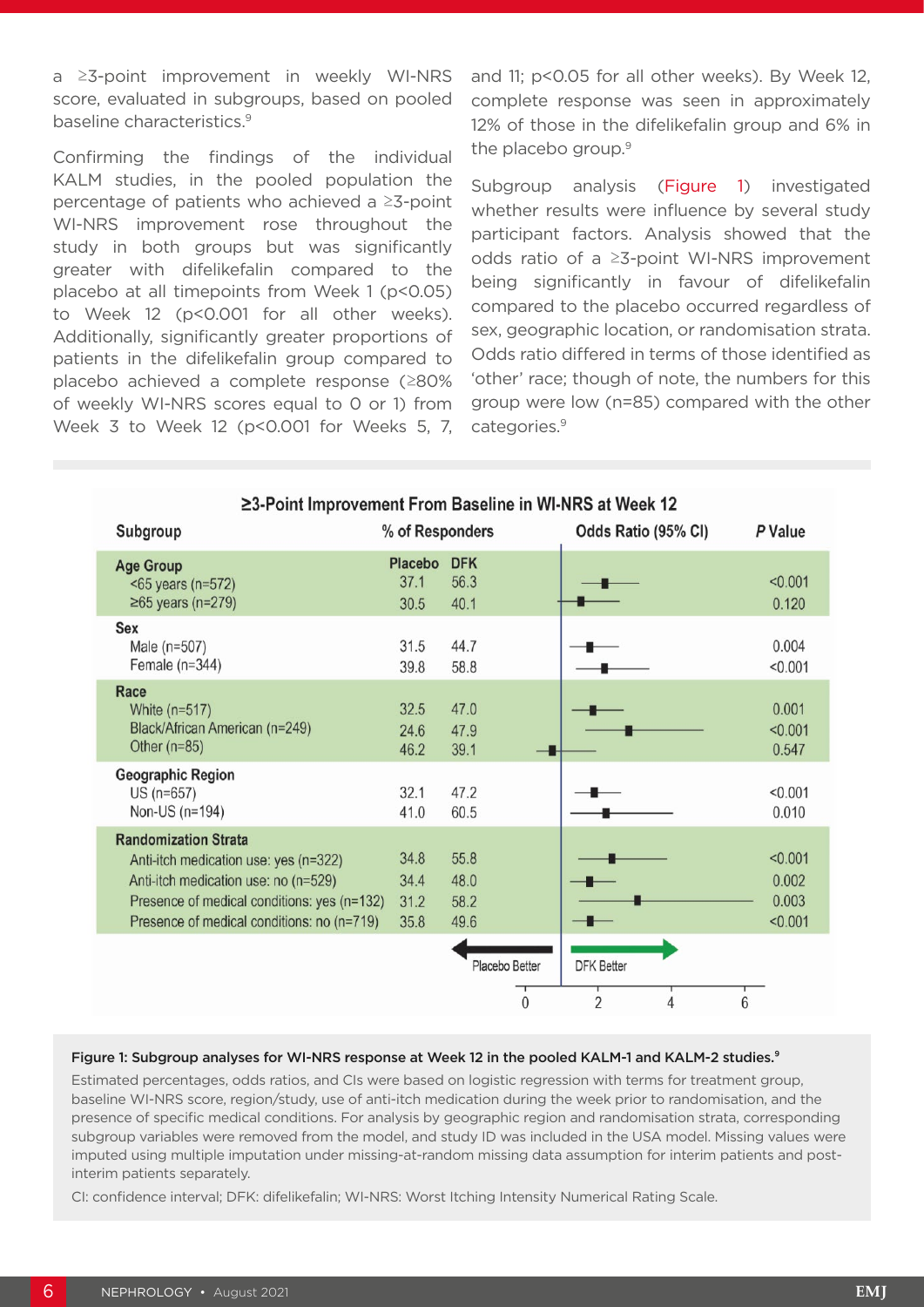This pooled analysis also analysed Skindex-10 scores. Here, while improvements were seen in both groups, a significantly greater achievement of clinically meaningful response (≥15-point improvement in total score) was observed with difelikefalin than with placebo at Weeks 4, 10 (both p<0.05), and 12 (p<0.001). This was additionally reflected in 5-D itch responses where a ≥5-point improvement in 5-D itch total score was shown in a significantly greater percentage of patients receiving difelikefalin than receiving placebo at all timepoints recorded (p<0.05 at Weeks 4 and 12; p<0.001 at Weeks 8 and 10).9

In conclusion, the authors noted that "These pooled efficacy findings suggest intravenous difelikefalin may play an important role in the care of CKD patients undergoing haemodialysis by reducing itch and improving QoL."<sup>9</sup>

### Long-Term Efficacy of Difelikefalin

While the Topf poster highlighted findings of the first 12 weeks of the KALM-1 and KALM-2 pooled studies, Fishbane and colleagues investigated the pooled data over both this trial period and a ≥52-week open-label extension (OLE) period. During the OLE, patients continued to receive 0.5 mg/kg difelikefalin three times per week or started to if they had previously received the placebo.

Of the total 796 patients in the pooled population in this analysis, 84 from the placebocontrolled period were not included in the OLE because they were not eligible or chose not to enter this phase. In KALM-2, in addition to the patients who discontinued from the OLE, 313/399 patients could not complete the 52-week OLE due to the sponsor's decision to stop the study for reasons unrelated to safety or lack of drug effect.<sup>10</sup>

As can be seen from Figure 2, the improvement shown with difelikefalin during the doubleblind period was maintained throughout all 52 weeks of the OLE. For those initially receiving the placebo but switched to difelikefalin, scores fell by the highest margin in the first 4 weeks of administration then more slowly, but with a continued decrease over the rest of the OLE period where the clinically meaningful difference of at least a 5-point change from baseline was retained and widened by Week 52.10

The authors concluded that for haemodialysis patients with CKD-aP, for itch-related symptoms and QoL, difelikefalin demonstrated maintenance of efficacy over 1 year of use.

### Safety of Difelikefalin

Fishbane and colleagues also examined safety data over the initial, placebo-controlled, and OLE study periods. This was evaluated based on adverse events, physical examinations, vital signs, ECGs, and clinical laboratory tests. Treatmentemergent adverse events (TEAE) were patientreported in the OLE period. The safety population was defined as randomised patients who received at least one dose of their study drug during the 12-week placebo-controlled period and/or during the OLE period.<sup>10</sup>

Data were presented as incidence rate/1,000 patient-years (IR/1,000 pt-yrs) calculated as 1,000 times the number of events divided by total patient-years of exposure. During the 12-week placebo-controlled period, it was calculated that difelikefalin (n=424) was administered for a total of 98.0 pt-yrs and the placebo (n=424) for 101.1 pt-yrs. During Weeks 0−64 (12-week placebo-controlled period + OLE period), difelikefalin administration (n=796) was calculated to be for 537.4 pt-yrs.10

For difelikefalin, 57.5% of patients during the placebo-controlled period and 53.6% in the OLE period reported a TEAE, compared with 52.6% for the placebo. Incidence rates of TEAEs in the placebo-controlled and OLE periods were similar, with most judged to be mild–moderate. The IR/1,000 pt-yrs for at least one TEAE were similar in the difelikefalin group (10,862.9) compared with the placebo group (9,597.8); for the placebo-controlled + OLE period, this was lower for difelikefalin, with a figure of 8249.6. IR/1,000 pt-yrs calculated for experiencing at least one non-fatal serious TEAE were also similar for the 12-week difelikefalin (2,040.0) and placebo (1,860.2) groups, with the Weeks 0−64 calculation for difelikefalin being even closer to the placebo at 1,829.3. For experiencing a TEAE leading to discontinuation, IR/1,000 pt-yrs were 428.4, 395.8, and 174.9, respectively.10

The U.S. Renal Data System (USRDS) reports an incident rate of adverse events leading to death in haemodialysis patients of 164.6/1,000 pt-yrs.<sup>20</sup>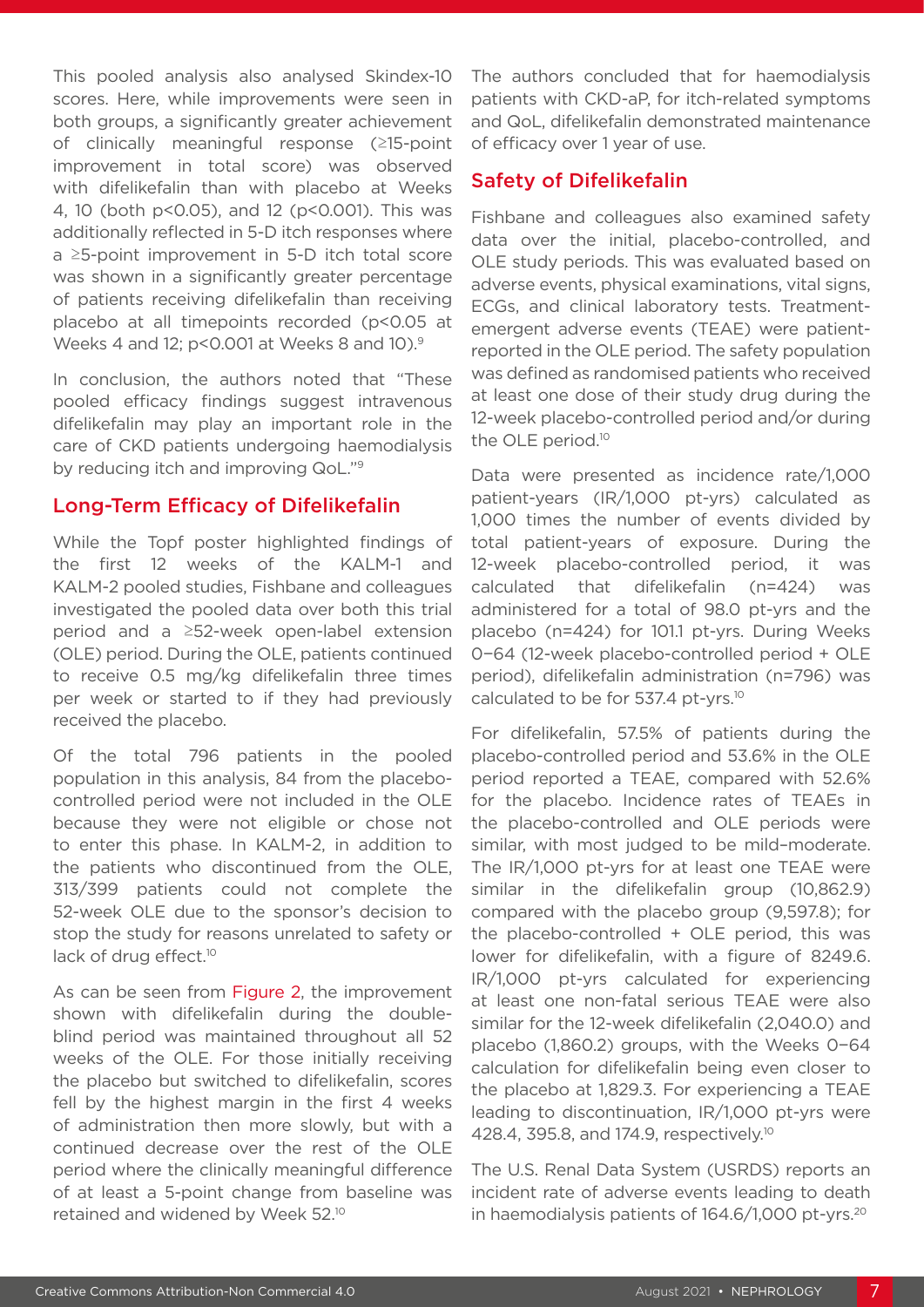

#### Figure 2: Mean improvement in 5-D Itch total score.10

\*Week 12 of double-blind period; Week 1 of OLE period. The 2-week discontinuation period in KALM-1 is not pictured. DFK: difelikefalin; LS: least squares; OLE: open-label extension; SE: standard error.

For the pooled data, IR/1,000 pt-yrs for adverse events leading to death were much lower in the initial 12-week trial period, with figures of 30.6 for the difelikefalin group, 49.5 for the placebo group, with IR/1,000 pt-yrs of 68.9 in the difelikefalin placebo-controlled + OLE period.10

Also highlighted in this poster were the most commonly reported TEAEs (≥2% during the placebo-controlled period and ≥1% higher incidence with difelikefalin versus placebo) in the pooled analysis, where IR/1,000 pt-yrs for the most common TEAEs with difelikefalin 12 weeks/ placebo-controlled + OLE periods or placebo were, respectively: diarrhoea (469.2/273.6, 267.2); dizziness (316.2/163.8, 188.0); nausea (326.4/210.3, 207.8); hyperkalaemia (234.6/161.9, 158.3); headache (214.2/119.1, 118.7); somnolence (204.0/40.9, 98.9); and back pain (112.2/87.5, 39.6). As can be seen, IR/1,000 pt-yrs for all TEAEs in those taking difelikefalin decreased in the placebo-controlled + OLE periods compared to the initial 12-week trial period.<sup>10</sup>

TEAEs were mostly mild to moderate in severity and the IR/1,000 pt-yrs for the most common TEAEs and serious TEAEs did not increase with longer-term exposure. The authors concluded that difelikefalin was well tolerated with an acceptable long-term safety profile.10

Overall, considering both long-term efficacy and safety data, the authors concluded that "These findings suggest that difelikefalin may help to address the unmet need for treatments that are well tolerated and efficacious over the long term for moderate-to-severe CKD-aP in patients undergoing heamodialysis."10

### Insights into Potential Real-World Findings with Difelikefalin Use

While the KALM-1 and KALM-2 trials provided very useful clinical information regarding difelikefalin efficacy and safety, as with any drug, open-label studies can aid in providing additional, more 'real world' data. In his talk, Weiner presented a Phase III, open-label, multicentre study that evaluated not only intravenous difelikefalin safety and efficacy in patients with moderate-to-severe CKD-aP undergoing haemodialysis, but also QoL issues such as sleep quality and self-confidence.<sup>11</sup>

Eligible patients were 18−85 years of age who had been undergoing haemodialysis at least three times per week for at least 3 months. In total, 222 patients received 0.5 mg/kg intravenous difelikefalin three times per week for 12 weeks, and 197 (88.7%) completed the study. Most patients came from the USA (n=203), with others coming from Hungary (n=12), the Czech Republic (n=4), and Poland (n=3) $<sup>11</sup>$ </sup>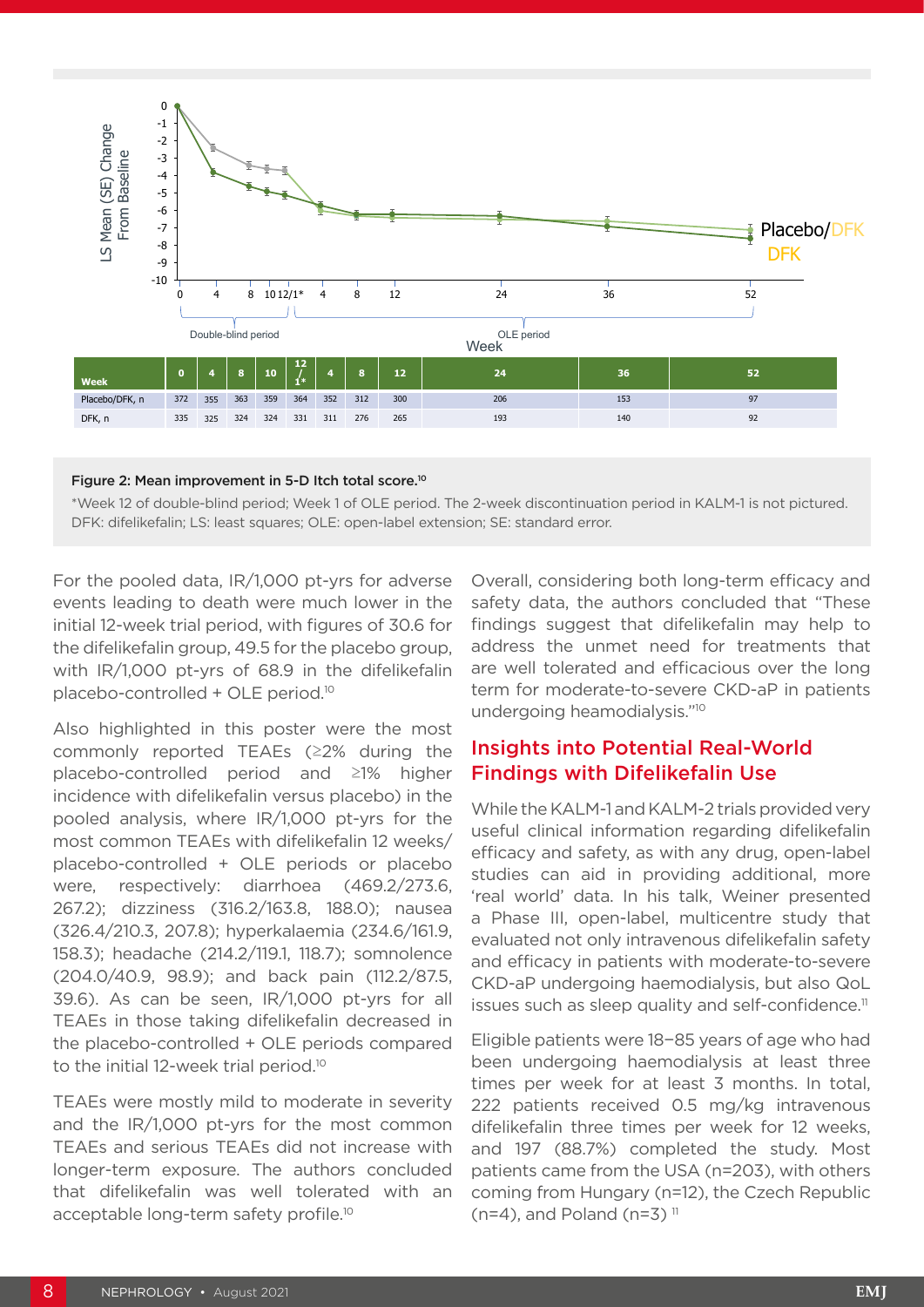In the week prior to difelikefalin administration, patients needed to have a score of ≥5 on the WI-NRS.<sup>4,12</sup> For this study, a ≥3-point and ≥4-point change from baseline was assessed, as well as noting those who attained complete resolution, defined as ≥75% of weekly mean WI-NRS scores equal to 0 or 1. Weiner highlighted how the ≥3-point change is "what has been validated as clinically meaningful in this population," with the ≥4-point change being "what's commonly used by the U.S. Food and Drug Administration (FDA) in studies with dermatologic indications."11

Post-hoc scores on a study-specific Sleep Quality Questionnaire, with a range from 0 (did not interfere) to 10 (completely interfered), were also assessed using these endpoints. Other pre-defined outcomes investigated itch-related QoL with the 5-D Itch Scale and the Skindex-10 Scale. Domains on the EuroQol psoriasis-specific questionnaire regarding skin irritation and self-confidence were also used to assess these issues.<sup>21</sup>

Weiner reported that the patients in this study were "a fairly typical dialysis population, albeit a little bit younger than many that we see in the USA." Patients' mean (SD) age was 58.1 (12.8) years, and slightly more were male (54.5%). They weighed on average 86.6 (23.5) kg, had been receiving haemodialysis for a mean of 5.4 (4.4) years, and recalled that they had experienced CKD-aP for a mean of 3.9 (3.3) years.<sup>11</sup> This latter finding was similar to what was reported in the KALM-1 and KALM-2 studies<sup>18,19</sup> and indicates, highlighted Weiner, that "this is not a new problem for many of the patients in the trial."

To gain an understanding of this cohort prior to difelikefalin initiation, baseline data were taken regarding health parameters and current CKD-aP treatment. CKD-associated aetiologies included hypertension (60.8%) and glomerulonephritis (5.0%). While 60.4% of patients had a medical history of diabetes, only 49.5% had CKD related to this. At baseline, the mean (SD) for bilirubin was 8.8 (4.2) mmol/L, for calcium was 2.2 (0.2) mmol/L, and for phosphate was 1.9 (0.6) mmol/L. These laboratory data were interesting, noted Weiner, as the normal bilirubin levels indicated there was no liver indication for pruritus, and that while phosphate levels were slightly above normal, which he discussed could be associated with hyperparathyroidism

or hyperphosphataemia, overall, there were "no glaring laboratory abnormalities that could explain pruritus in these individuals." Of the patients in this cohort, 32% were using an 'antiitch' medication at baseline, predominantly diphenhydramine (22.1%) or hydroxyzine (6.3%).<sup>11</sup>

At baseline, mean (SD) WI-NRS score was 7.6 (1.3), Sleep Quality Questionnaire score was 6.6 (2.2), 5-D Itch Scale total score was 17.1 (3.5), and Skindex-10 Scale score was 32.9 (14.3). Overall by Week 12, discussed Weiner, "people indicated that they were responding after treatment with difelikefalin." Most patients achieved the primary endpoints of a ≥3-point and ≥4-point improvement in WI-NRS and Sleep Quality scores with 29.4% and 19.1%, respectively, showing complete resolution of symptoms on these scales. Also noted were mean changes from baseline in the 5-D Itch total score of -7.1 (SD 4.27; n=192), and in the Skindex-10 total score of -21.0 (SD 15.59) (Figure 3). Both of these score changes represent a clinically meaningful improvement.<sup>11</sup>

Another way of addressing how CKD-aP affects an individual is investigating levels of skin irritation, as examined with the EuroQol psoriasisspecific questionnaire. This measure revealed that while at baseline, 91% of 190 patients reported at least moderate problems with skin irritation, after 12 weeks' administration of difelikefalin 28.9% reported 'no problems'.<sup>11</sup> A further QoL factor for people with CKD-aP, as with many skin conditions, is self-confidence, reported on the EuroQol psoriasis-specific questionnaire as at least 'slight' by 36.7% at baseline, falling to 26.8% after 12 weeks.<sup>11</sup>

Similar to the KALM-1 and KALM-2 studies,<sup>10,18,19</sup> the most frequently reported TEAEs (≥4% of patients) were diarrhoea (5.0%), nausea (4.5%), and hyperkalaemia (4.1%), with overall (n=222) 64.4% of patients reporting a TEAE. While 20.3% of these were classed as serious, no serious TEAE was related to difelikefalin. Of those with a TEAE,  $6.3\%$  led to treatment discontinuation.<sup>11</sup>

Weiner concluded that for these patients, difelikefalin "was effective at reducing selfreported itch intensity and was associated with improved sleep quality and itch-related QoL." Difelikefalin was also generally well tolerated with an acceptable safety profile.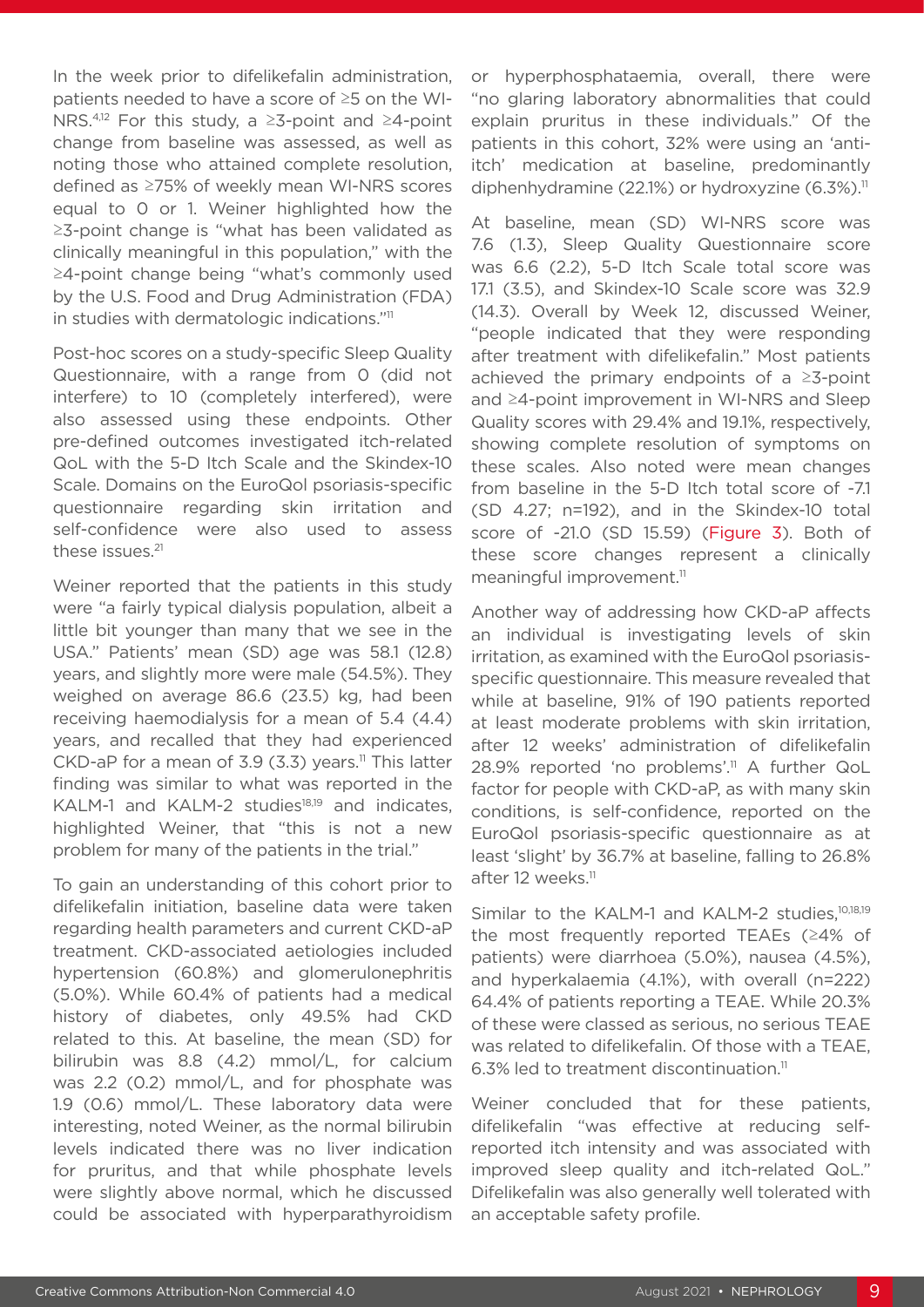

#### Figure 3: Percentage of patients who achieved a ≥3- or ≥4-point improvement in WI-NRS response and Sleep Quality Score response and who achieved complete resolution\* at Week 12 (n=194).<sup>11</sup>

\*≥75% of weekly mean WI-NRS scores equal to 0 or 1 or all Sleep Quality scores equal to 0. During the 1-week run-in period and at baseline 2.7% of patients had all Sleep Quality scores equal to 0. WI-NRS: Worst Itching Intensity Numerical Rating Scale.

These findings confirm those of the previous Phase III placebo-controlled studies.<sup>18,19</sup> Importantly, the advantage of this open-label trial is that it provides an insight into the potential real-world effectiveness of difelikefalin. "We practice medicine openly," said Weiner, "and this gives us an idea of what to expect with these agents, going forward."11

### **Conclusions**

CKD-aP can affect many patients undergoing haemodialysis, more than is currently appreciated, and sometimes can be a life-disrupting condition. However, it is under-reported and there is a need for new CKD-aP-specific treatments. By targeting peripheral KORs, difelikefalin has been shown an effective treatment for people with moderate-tosevere CKD-aP, with a favourable safety profile and impact on QoL factors such as sleep.

#### References

- Verduzco HA et al. Chronic kidney disease-associated pruritus: new insights into diagnosis, pathogenesis and management. Kidney Int Rep. 2020;5:1387-402.
- 2. Shirazian S et al. Chronic kidney disease-associated pruritus: impact on quality of life and current management challenges. Int J Nephrol Renovasc Dis. 2017;10:11-26.
- 3. Bautista DM et al. Why we scratch an itch: the molecules, cells and circuits of itch. Nat Neurosci. 2014;17:175-82.
- 4. Mathur VS et al. A longitudinal study of uremic pruritus in hemodialysis patients. Clin J Am Soc Nephrol. 2010;5:1410-19.
- 5. Rayner HC et al. International comparisons of prevalence, awareness, and treatment of pruritus in people on hemodialysis. Clin J Am Soc Nephrol. 2017;12:2000-7.
- 6. Sukul N et al. Self-reported pruritus and clinical, dialysis-related, and patient-reported outcomes in hemodialysis patients. Kidney Med. 2021;3:42-53.
- 7. Ramakrishnan K et al. Clinical characteristics and outcomes of end-stage renal disease patients with self-reported pruritus symptoms. Int J Nephrol Renovasc Dis. 2013;7:1-12.
- 8. Burton J. Insights into current practices, attitudes and unmet medical needs relating to the diagnosis and treatment of chronic kidney disease-associated pruritus: results from an international nephrologist survey. Mini-Oral MO826. ERA-EDTA Virtual Congress, 5−8 June, 2021.
- 9. Topf J et al. Efficacy of difelikefalin in patients with moderate-to-severe chronic kidney disease–associated pruritus: Pooled subgroup analysis

of KALM-1 and KALM-2. Poster 233. National Kidney Foundation Spring Clinical Meeting Virtual, 6−10 April, 2021.

- 10. Fishbane S et al. Long-term safety and efficacy of difelikefalin in patients with chronic kidney disease– associated pruritus: analysis from KALM-1 and KALM-2. Poster 207. National Kidney Foundation Spring Clinical Meeting Virtual, 6−10 April, 2021.
- 11. Weiner D et al. An open-label, multicenter study to evaluate the safety and effectiveness of intravenous difelikefalin in patients with moderate-to-severe ckd– associated pruritus (CKD-aP) undergoing hemodialysis. Oral Presentation FC 022. ERA-EDTA Virtual Congress, 5−8 June, 2021.
- 12. Phan NQ et al. Assessment of pruritus intensity: prospective study on